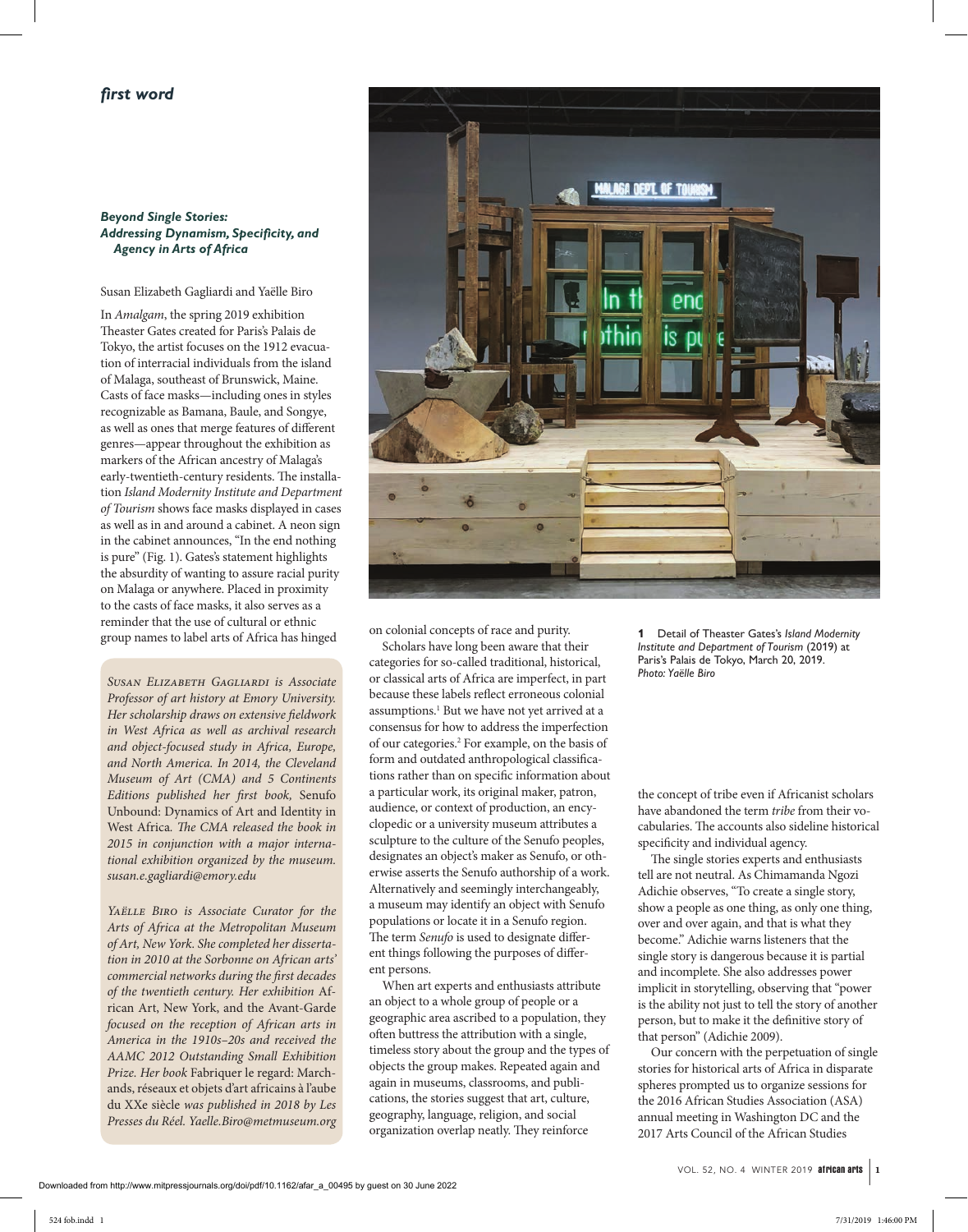(ACASA) triennial conference in Accra, Ghana. We brought together anthropologists, art historians, and historians who work in museums or academia to investigate longstanding challenges in and fresh possibilities for the labeling and presentation of art in museums, universities, and publications.<sup>3</sup>

Following the two sessions and ongoing conversations, we have determined that African art scholars and other enthusiasts must more directly confront historical roots of the problem. We have also identified three core issues. The first lies in the limits of categories and language applied to African arts that European and Euro-American art enthusiasts have used to describe the arts and organize knowledge. The second pertains to the role of the market in the circulation and labeling of African arts. The third is tied to ways in which scholars can make historical arts of Africa relevant to their audiences.

## **BEYOND DISCLAIMERS**

Single stories for African arts become impossible to tell honestly once we recognize that the African continent never consisted of pure, isolated tribes and that people, objects, and ideas have always circulated. For decades, scholars have highlighted the colonial construction of cultural or ethnic groups (e.g., Bazin 1985, Amselle and M'bokolo 1985,

Appadurai 1988, Abu-Lughod 1991, Trouillot 2003). And for almost as long as they have used cultural or ethnic group names to categorize and study arts, art historians and other scholars have questioned the validity of the approach (e.g., Einstein 1991[1930], Vandenhoute 1948, Sieber and Rubin 1968, Bravmann 1973, Kasfir 1984, Vogel 1984, Visonà 1987, Oguibe 2004, Peffer 2005, Berns, Fardon, and Kasfir 2011, Gagliardi 2014, Formanoir 2018). Yet despite this long line of inquiry, without new models to replace old frameworks, art historians and other scholars have continued to rely on singular cultural or ethnic group classifications to assess art. Even if African art experts have long acknowledged fallacy in the "one tribe, one style" approach, it still plagues assessments of the arts.4 It also distances viewers from individual objects and specific histories about them while pretending to offer insight into the objects and their histories.

In their efforts to acknowledge dynamism of cultural production, African art experts have provided caveats or disclaimers to address the fluidity of identities or the reality of historical change on the African continent. But they have still also relied on a top-down vision of culture, one that imagines the form of an object correlates to the artist's cultural or ethnic identity as well as the artist's geography, language, religion, and social organization. The problem

is that the logic expressed in the caveats and disclaimers has not filtered into the vocabulary that experts use in their actual classifications and descriptions of art.

One significant challenge is that classifications based on cultural or ethnic group names as well as the arts labeled with the same names have become socially and politically important in the present. Sarah Van Beurden demonstrates how, within the postcolonial Zairian state, "ideology of tradition [served] as resistance against the legacy of colonialism" (2015: 168). Yet the notion of tradition that people who resisted the legacy of colonialism embraced was often one intimately bound to the colonial experience and colonial categories. Given the proliferation of studies that have demonstrated how colonial officials operating across the African continent transformed fluid and complex identity markers into names for discrete cultural or ethnic groups, Van Beurden's assessment may extend to the notion of tradition elsewhere on the continent.

## **THE MARKET AS SUBTEXT**

Contributors to the ASA and ACASA sessions we organized as well as other scholars have recently examined how the market is integral to the circulation, categorization, and study of African arts (e.g., Forni and Steiner 2015, Biro 2018, Monroe 2019). Concepts

# **african arts consortium**

**CONSORTIUM EDITORS • UCLA • Rhodes University • University University of Florida • University of North Carolina at Chapel Hill • DEPARTMENTAL EDITORS**

#### **UCLA**

Marla C. Berns, UCLA Erica Jones, UCLA Peri Klemm, Cal State Northridge Patrick A. Polk, UCLA Allen F. Roberts, UCLA

#### **Rhodes University**

Rachel Baasch, Rhodes University Steven Foloaranmi, Obafemi Awolowo University Angelo Kakande, Makarere University Emi Koide, Universidade Federal do Recôncavo da Bahia Ruth Simbao, Rhodes University

#### **University of Florida**

Susan Cooksey, University of Florida Rebecca M. Nagy, University of Florida Fiona Mc Laughlin, University of Florida Robin Poynor, University of Florida MacKenzie Moon Ryan, Rollins College

### **University of North Carolina Chapel Hill**

Carol Magee, University of North Carolina at Chapel Hill David G. Pier, University of North Carolina at Chapel Hill Victoria L. Rovine, University of North Carolina at Chapel Hill Lisa Homann, University of North Carolina at Charlotte Priscilla Layne, University of North Carolina at Chapel Hill

**dialogue editor** Sidney Littlefield Kasfir

**book review editor** Heather Shirey

**exhibition review editor, north america** Elizabeth Perrill

**exhibition review editor, global** Dunja Hersak

**photo essay editor** Christraud M. Geary

#### **CONSULTING EDITORS**

Rowland Abiodun Mary Jo Arnoldi Kathleen Bickford Berzock Suzanne Preston Blier Elisabeth L. Cameron Christa Clarke Henry John Drewal William Hart Shannen Hill Bennetta Jules-Rosette Christine Mullen Kreamer Alisa LaGamma Constantine Petridis John Picton Doran H. Ross Dana Rush

African Arts (ISSN 0001-9933 print, 1937-2108 online) is published<br>quarterly by the University of California, Los Angeles, CA 90095-<br>1310, in spring, summer, autumn, and winter. For editorial information consult our websit

those of African Arts.<br>Subscription information: African Arts is distributed by The MIT<br>Press, Cambridge, MA 02142. Subscription and address changes<br>should be addressed to MIT Press Journals, One Rogers Street,<br>Cambridge, edu. For fastest service and more information, subscribe online<br>using our secure server at http://mittpressipurnals.org/aa. Subscrip-<br>tion rates: print and electronic, Individuals \$100.00, Students/re-<br>tiress \$58.00, Insti

Single issues: Individuals \$24.00; institutions \$54.00. Canadians add 5% GST. Outside the U.S. and Canada add \$6.00 per issue for postage and handling. Prices subject to change without notice.<br>age and handling. Prices subj Permission to photocopy articles for internal or personal use<br>is granted by the copyright owener for users registered with the<br>Copyright Clearance Center (CCC), Transactional Reporting<br>Service, provided that the per copy f

Bibliography © 2019 by the Regents of the University of California. African Arts Journal Consortium Printed in Hong Kong.

alrican arts presents original research and critical discourse on traditional, contemporary, and popular African arts and expressive cultures. Since 1967, the journal has reflected the dynamism and diversity of several fields of humanistic study, publishing richly illustrated articles in full color, incorporating the most current theory, practice, and intercultural dialogue. The journal offers readers peer-reviewed scholarly articles concerning a striking range of art forms and visual cultures of the world's second-largest continent and its diasporas, as well as special thematic issues, book and exhibition reviews, features on museum collections, exhibition previews, artist portfolios, photo essays, edgy dialogues, and editorials. **african arts** promotes investigation of the interdisciplinary connections among the arts, anthropology, history, language, politics, religion, performance, and cultural and global studies. All articles have been reviewed by members of the editorial board. **african arts** subscribes to the ethical guidelines of the College Arts Association (https:// www.collegeart.org/standards-and-guidelines/guidelines/art-history-ethics), in particular §II.B.2 (Acknowledgment of Sources and Assistance), and of the African Studies Association (https://africanstudies.org/ about-the-asa/asa-ethical-conduct-guidelines/#informed%20consent%20and%20confidentiality), in particular §3 (Informed Consent and Confidentiality).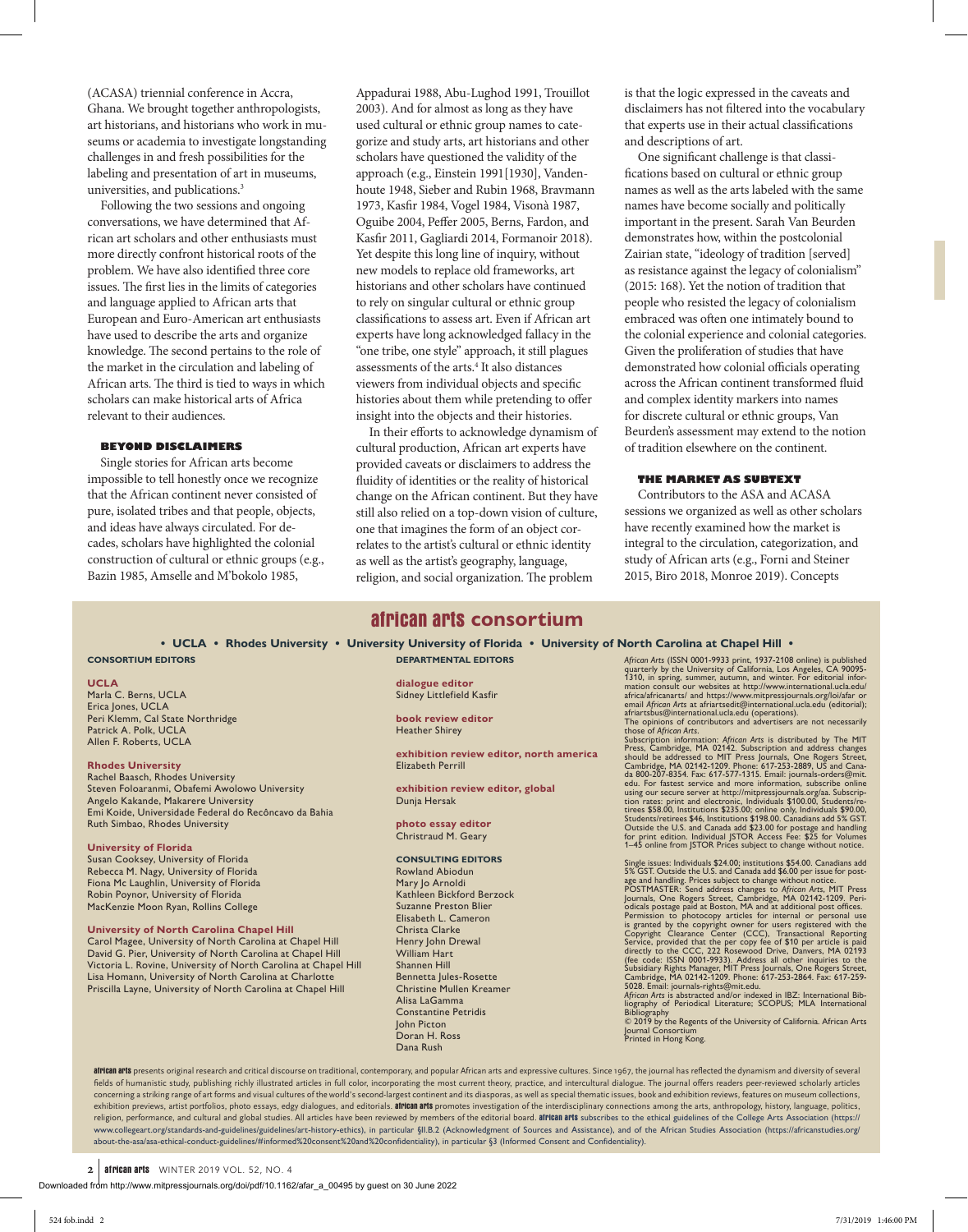

and categories that prevail today emerged in the early twentieth century, when European colonization of the continent was in full force. At the time, art enthusiasts beyond Africa began recognizing objects from the continent as art, and a variety of actors contributed to the development of a vibrant art market in Europe and North America.

Collectors and dealers who had little firsthand knowledge about the objects they admired adopted frameworks and terminologies grounded in late-nineteenth- and early-twentieth-century anthropological theories and colonial power structures to label and sell African arts. The theories and power structures reflected the notion that the African continent was divided into discrete groups or "tribes," each with its own culture, geography, language, religion, and social organization. Such ways of thinking tended to deny recognition of historical dynamism, local specificity, or

individual agency. Art connoisseurs extended the same logic to art, imagining that an object's form corresponded with a style specific to a bounded group. They also assumed that the style corresponded with the identity of the object's original maker, patron, and audience.

In a recent sociological model of categorization, Hannan et al. (2019) offer insights from diverse market settings that seem to apply also to African arts in European and American markets. The authors examine how market agents conceptualize "core" features of goods, how such features relate to notions of value and authenticity, and how certain features and values contribute to the ongoing production of goods. Significantly, the authors show that "core" features are not inherent to a set of goods but rather are determined through conceptual "spaces" shared by market actors. In the first decades of the twentieth century, people operating within European and

**2** "Artiste inconnu. Masque kodal. Style senoufo, Côte d'Ivoire. Seconde moitié du XIXe, début du XXe siècle. Bois. Museum Rietberg, Zurich, don d'Eduard von der Heydt" at the Musée de l'Orangerie's installation of *Dada Africa*, December 22, 2017.

*Photo: Susan Elizabeth Gagliardi*

American markets for African arts similarly identified "core" features of each style. Objects that connoisseurs have since found appealing have tended not to deviate far from a "core" style. While European and American consumers have continued to refine their definitions of "core" styles and attempted to identify substyles based on different criteria, artists in Africa certainly also contributed to the articulation of styles, at times even quickly recognizing European and American preferences for objects that fit within particular categories.<sup>5</sup> The makers may have then produced objects and stories about them to meet market demands (e.g., Schildkrout and Keim 1990, Fine 2016, Schildkraut 2018).

Prevailing ideas about authenticity of historical arts of Africa are at odds with the recognition of the agency of African artists who may have favored particular styles in their practice and told certain stories about the objects they made to meet the expectations of European and American clients. When twentieth-century dealers and collectors linked a style to a particular cultural or ethnic group based on limited information, they commonly imagined as "authentic" works made by an artist for a patron and an audience within a single group and without influence from beyond that group.6 Such a notion of authenticity implies purity of art and people linked to art.

## **CONTEMPORARY RELEVANCE**

The late Mary Nooter Roberts considered curatorial approaches to African arts in a First Word essay in a 2012 issue of this journal. Roberts explained, "Focusing on topics of relevance and urgency not only dissolves paralyzing categories dividing traditional from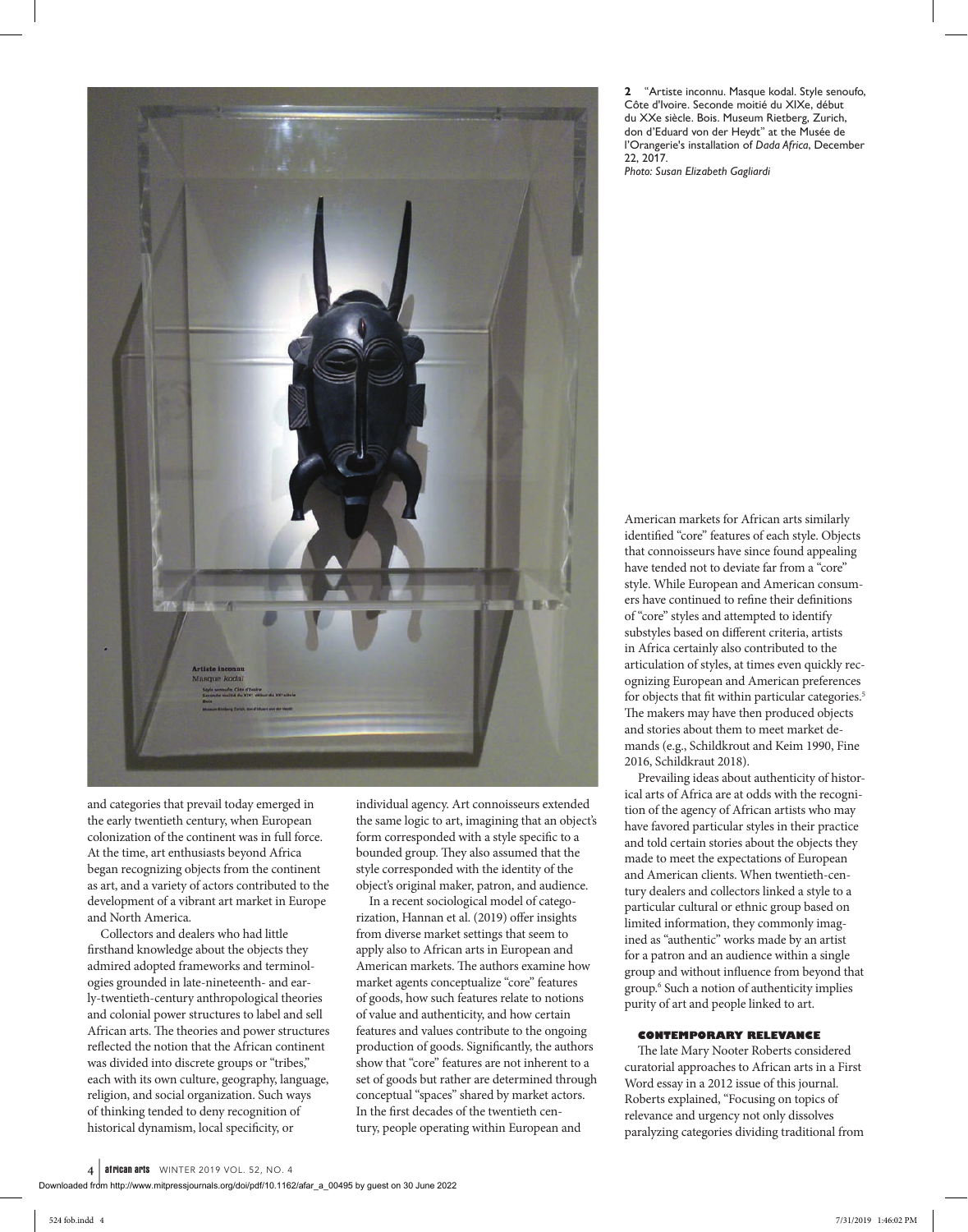contemporary, but characterizes a field that is always in the making, always at the end of some new *now*" (Roberts 2012: 7; emphasis in the original). During the 2016 ASA session we organized, Silvia Forni, Kathryn Wysocki Gunsch, and Amanda Maples discussed museum labeling strategies for historical arts of Africa that seem to address Roberts's call for relevance and the dissolution of boundaries between so-called traditional and contemporary arts. Their approaches ranged from including contemporary voices in their displays, to highlighting pressing social and political issues in relation to works in their collections, to considering the practice of studio-based artists who challenge common categories in African arts. The strategies aim to capture audiences' attention and insert a chronological arch in their presentations. However, are such valuable approaches the only possibilities for us to signal dynamism in the production of historical African arts or knowledge about the works?

Insisting on the inclusion of works by studio-based artists in presentations of historical African arts may shift the responsibility for recognizing complex histories from scholars in museums or universities onto living artists. As curator Ugochukwu-Smooth Nzewi has stated in a different context, the strategy risks transforming the contemporary artist into the spokesperson for an entire community or even the entire continent. It may also erase specificity in discussion of historical arts (Nzewi in Luke et al. 2018).<sup>7</sup> While studio-based artists working for the international art market often reveal and investigate contemporary realities and historical concerns in provocative ways, they are not responsible for conducting thorough art-historical investigations or finding solutions to scholarly challenges. In addition, the approach may suggest that historical arts are only relevant in terms of their relationships to contemporary arts.

We can recover history and complexity if we look at individual works and their specific biographies, if we carefully acknowledge gaps in our knowledge about the works rather than try to fill the gaps with assumptions, and if we have in mind the colonial structures informing our knowledge about the works. Such an approach requires a change in our language that does not shy away from difficult histories and that Roberts encouraged scholars of African arts to adopt (2012: 7, citing Irit Rogoff 2010). The approach is also more relevant than ever, given calls for the decolonization of knowledge production and other examinations of longstanding power structures. For example, through the introductory African art history course that Susan Elizabeth Gagliardi has designed at Emory University, the two of us have observed that it is indeed possible to change our language and our methods for presenting and making relevant historical arts of Africa

to audiences with no prior knowledge of the subject.<sup>8</sup>

## **LET'S ACKNOWLEDGE STYLE**

We cannot avoid the inconvenient truth that the "one tribe, one style" paradigm has provided a foundation for commercial as well as art-historical discourses on African arts since the early twentieth century. In a way reminiscent of how a headpiece from a mask has come to stand metonymically for the entire multisensory ensemble in a museum setting, terms including *Bamana*, *Baule*, and *Songye* have come to encompass sets of objects, meanings seemingly related to the forms, and knowledge about the arts. Thus, the terms today constitute a common vocabulary and organizing framework for African arts and their study. Abandoning the terms and replacing them with new ones would miss the point.

One way to avoid reinforcing outdated ideas about bounded cultural or ethnic groups is to focus on an art-historical approach based on style and to remove altogether the "tribe" part of the "one tribe, one style" equation. Today, *Bamana*, *Baule*, or *Songye* designate a set of formal traits recognized by African art connoisseurs separate from a single object's original contexts of creation or use. As Constantine Petridis reminds us, given a paucity of firsthand information about African arts, "most labels are assigned based on stylistic comparison" (2018: 14). Faced with this reality, we conclude we should clearly recognize that the terms we use reflect connoisseurs' evaluations of form and complex market negotiations. Such assessments do not always align with other information we have about an object.

By talking and writing about a Bamana style, a Baule style, a Songye style, or some other style, we make clear that the terminology reflects visual evaluation of objects (Fig. 2).<sup>9</sup> We recognize that this approach presents challenges. One objection we have encountered is that description of an object in a particular style suggests that it is "in the style of" and implies a questioning of the object's authenticity. But a strict definition of *authenticity*, one tied to the notion of *cultural purity*, is itself already flawed. Another objection reflects concern about a style-based label as another "single story." Yet a single story based on form situates the object in a specific art-historical context, one that allows us to reckon with the constructed nature of the story and its ties to colonial history. Further art-historical investigations focused on specific objects or their biographies would allow us to recover additional nuances and multiple stories.

Once we recognize that our determinations of style reflect our evaluations of form, then we must also revise our language to signal to our audiences that the style of a particular object may or may not reflect anything about who

made it, for whom, or why.10 Doing so without losing sight of powerful narratives embedded within each work or its formal appeal is another challenge. We must nevertheless highlight the unevenness of our knowledge about the object. Indeed, extant documentation often allows us to recuperate more information about contexts in which a particular work was acquired, sold, and subsequently displayed and described in Europe and North America than information about the object's original maker, patron, audience, or context of production. We must realize that efforts to fill such gaps with assumptions about precolonial cultures does not translate into the actual recovery of African experiences in the past. We must also acknowledge that present-day articulations of identity intersect with but also diverge from historical ones (see also Appiah 2018). Scholars have long lived alongside the unequal and uncomfortable power structures embedded in the circulation of African arts. Our audiences are eager to see us address them more directly.

A danger in the single, timeless stories we as scholars continue to tell is that they reinforce ideas about Africa that we have known for decades to be out of date. Rather than overhaul our language, specialists in museums and universities have shifted much of the responsibility for recognizing the historical dynamism, individual agency, and local specificity from themselves to their audiences. They have also tacitly reinforced notions of purity (see Latour's [1991] reflections on purity). But as Theaster Gates reminds us, "In the end nothing is pure." Recognizing the impact of formal analysis and the historical definition of discrete styles allows us to move away from outdated anthropological concepts and inscribe the works firmly into an art history that is self-reflective and that acknowledges its problematic roots.

## *Notes*

*The ideas we outline here reflect more than a decade of conversation with each other as well as numerous conversations with colleagues, family, and friends around the world. Their names are too many to list here. However, we thank each person for the thoughtful exchanges.* 

**1** We recognize a longstanding discomfort with the terms *traditional*, *historical*, or *classical* to identify a corpus of African arts (for example, see Lamp 1999, Vogel 2005, Doris 2011). The works in this corpus are historical or have historical precedents. In some cases, artists still produce similar works. Rather than focus on this terminological challenge here, we address other

foundational terminological concerns. **2** The April 17, 2019 Atelier Style / ethnie workshop at the Institut national d'histoire de l'art in Paris, France, reflects a recent effort to analyze this challenge for the study and presentation of African arts. Claire Bosc-Tiessé and Peter Mark organized the workshop. Invited participants included Richard Fardon, Jonathan Fine, Susan Elizabeth Gagliardi, Hélène Joubert, Dominique Malaquais, and Eric Michaud.

**3** Silvia Forni, Kathryn Wysocki Gunsch, Amanda Maples, and Matthew Rarey presented papers during the Shattering Single Stories session we co-organized for the 2016 African Studies Association (ASA) annual meeting. Kevin Dumouchelle and Karen Milbourne responded to the papers. Paul Davis, John Monroe, Elizabeth Perrill, and Matthew Rarey presented papers during the session bearing the same name that we co-organized for the 2017 Arts Council of the African